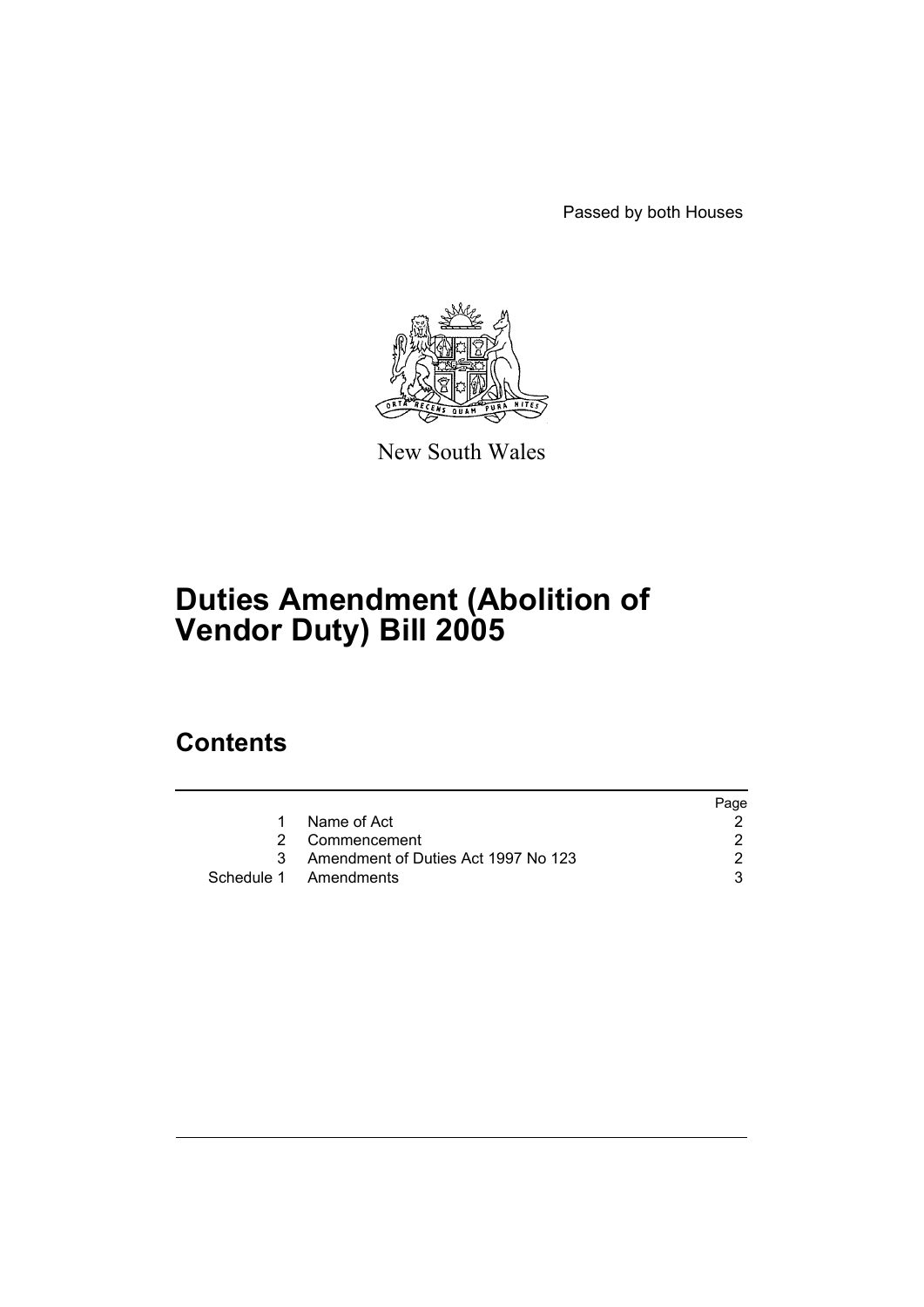*I certify that this PUBLIC BILL, which originated in the LEGISLATIVE ASSEMBLY, has finally passed the LEGISLATIVE COUNCIL and the LEGISLATIVE ASSEMBLY of NEW SOUTH WALES.*

> *Clerk of the Legislative Assembly. Legislative Assembly, Sydney, , 2005*



New South Wales

## **Duties Amendment (Abolition of Vendor Duty) Bill 2005**

Act No , 2005

An Act to amend the *Duties Act 1997* to abolish vendor duty, and duty on the disposal of interests in land rich landholders, on and from 2 August 2005.

*I have examined this Bill, and find it to correspond in all respects with the Bill as finally passed by both Houses.*

*Chairman of Committees of the Legislative Assembly.*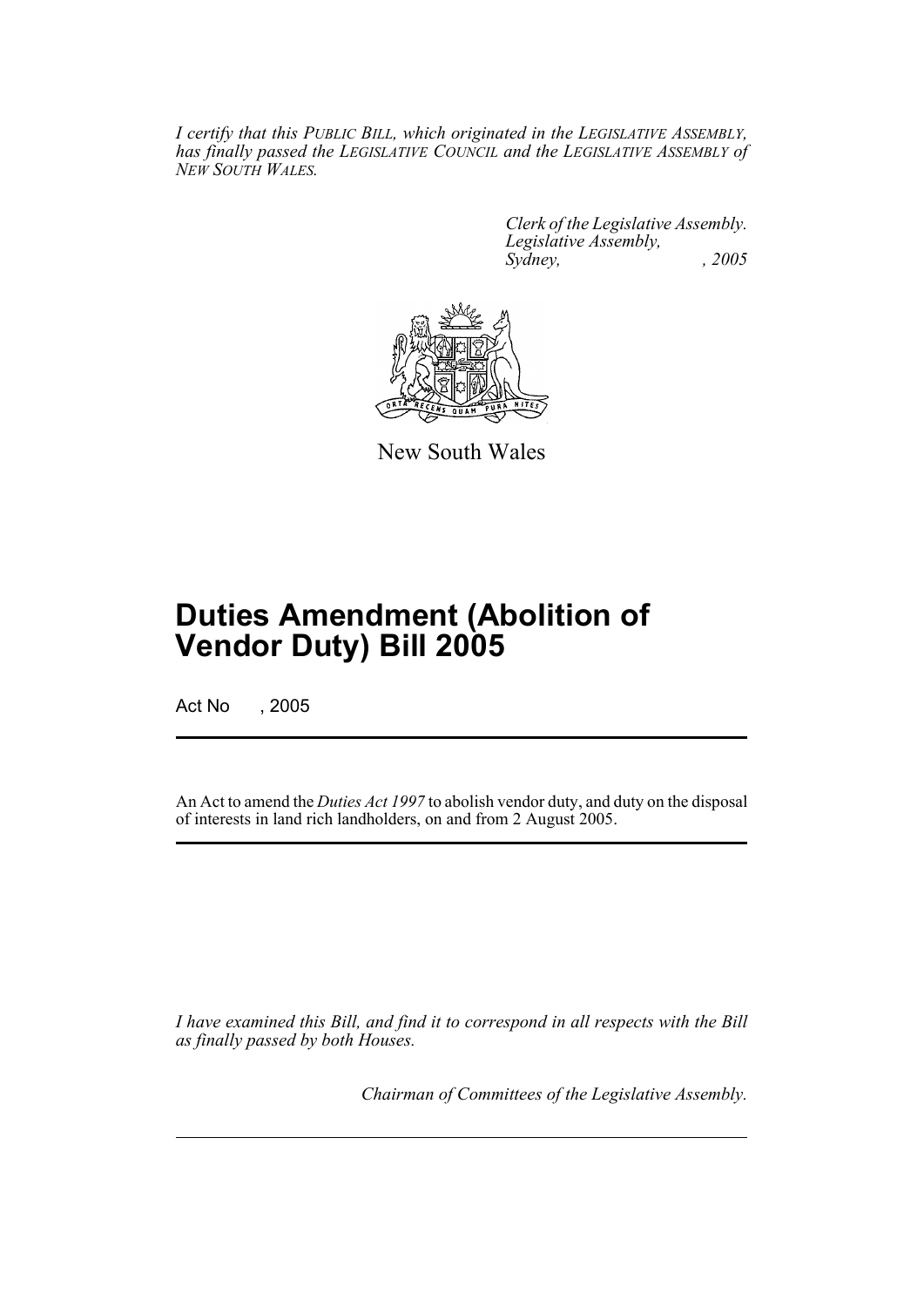#### **The Legislature of New South Wales enacts:**

#### **1 Name of Act**

This Act is the *Duties Amendment (Abolition of Vendor Duty) Act 2005*.

#### **2 Commencement**

This Act is taken to have commenced on 2 August 2005.

#### **3 Amendment of Duties Act 1997 No 123**

The *Duties Act 1997* is amended as set out in Schedule 1.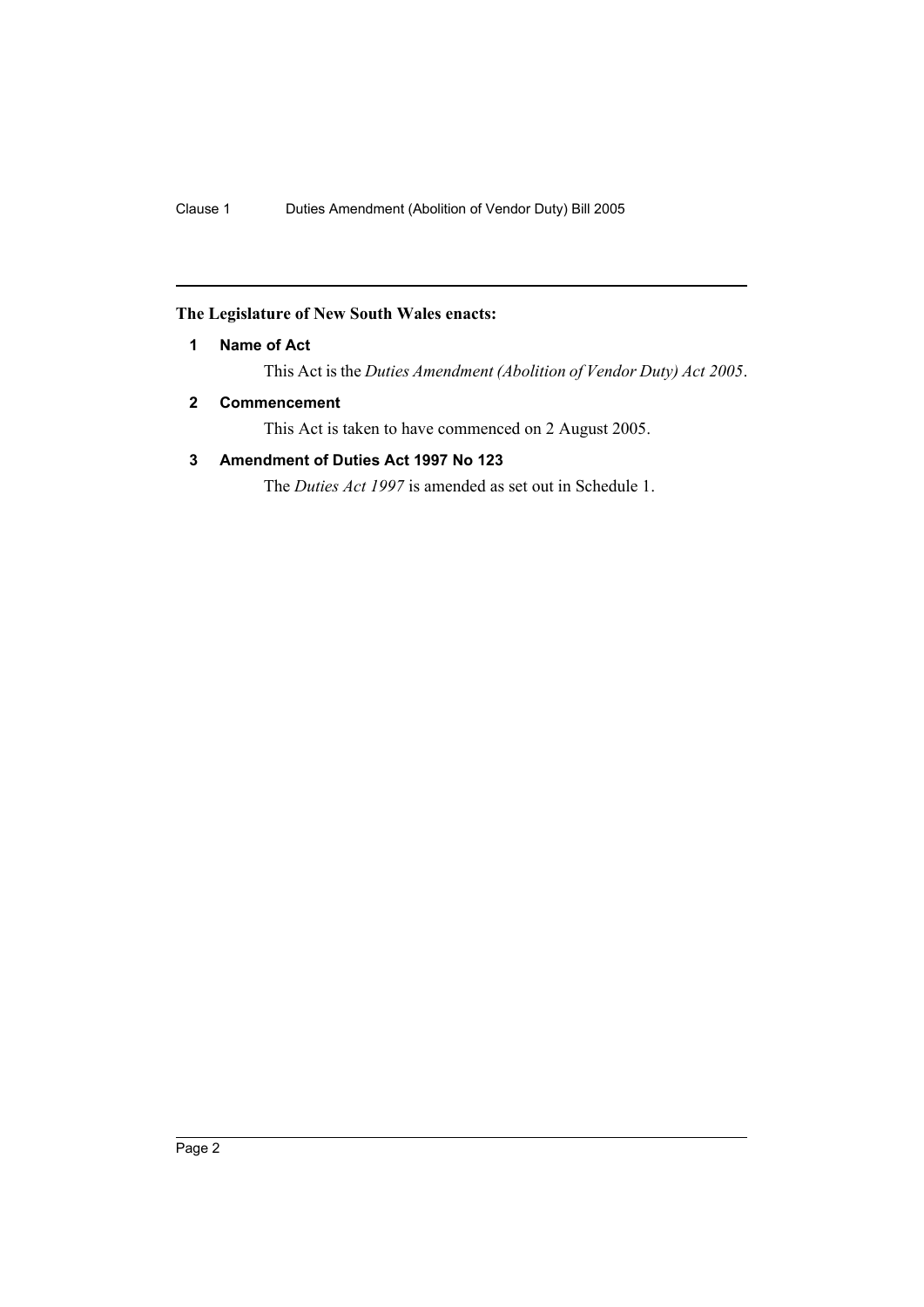Duties Amendment (Abolition of Vendor Duty) Bill 2005

Amendments **Amendments** Schedule 1

### **Schedule 1 Amendments**

(Section 3)

#### **[1] Chapter 4, note**

Insert after the heading to Chapter 4:

**Note.** This Chapter charges duty (known as vendor duty) on certain transactions. Vendor duty was introduced in 2004 and applied to certain transactions occurring on or after 1 June 2004 (see clause 40 of Schedule 1). Vendor duty was abolished on and from 2 August 2005. Accordingly, vendor duty remains chargeable only on certain transactions that occurred before that abolition date.

#### **[2] Section 145 Introduction**

Insert after section 145 (1):

(1A) The duty charged by this Chapter is abolished on and from 2 August 2005. However, the duty remains chargeable on certain dutiable transactions that occurred before 2 August 2005.

#### **[3] Section 146 Transactions on which vendor duty is charged**

Insert "that occurs before 2 August 2005" after "a transfer of land-related property" in section  $146(1)(a)$ .

#### **[4] Section 146 (1) (b)**

Insert ", but only if the transaction occurs before 2 August 2005" after "the following transactions".

#### **[5] Section 161**

Omit the section. Insert instead:

#### **161 Cancelled agreements**

- (1) An agreement for sale or transfer is not liable to vendor duty under this Chapter if the Chief Commissioner is satisfied that:
	- (a) the agreement has been cancelled, and
	- (b) the agreement was not cancelled to avoid liability for vendor duty by means of a subsequent agreement to transfer (or by means of a transfer of) the same land-related property to the transferee or to any associated person of the transferee on or after 2 August 2005.
- (2) If vendor duty has been paid on an agreement that is not liable to vendor duty under this Chapter because of this section, the Chief Commissioner must reassess and refund the duty if an application for a refund is made within: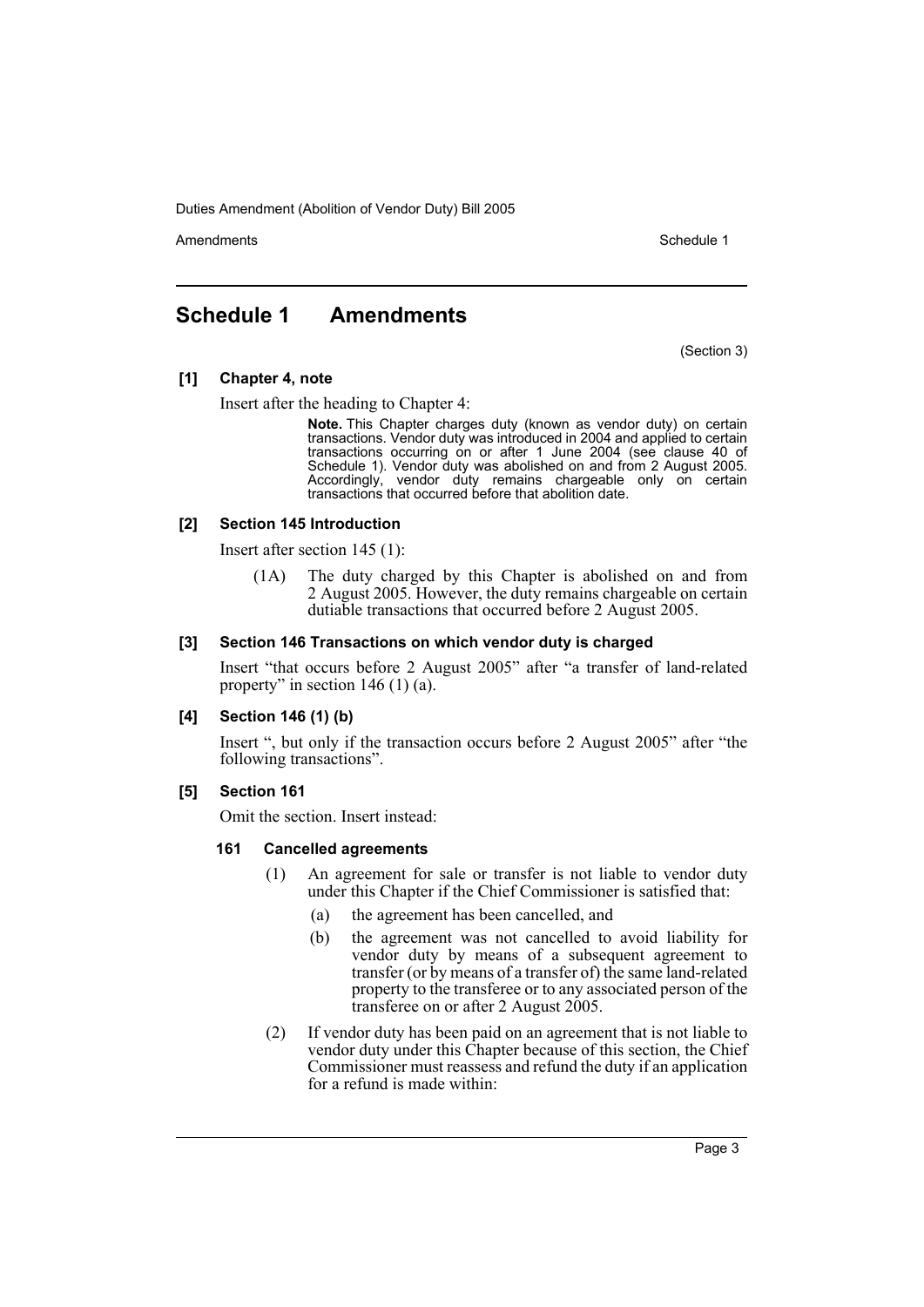Duties Amendment (Abolition of Vendor Duty) Bill 2005

Schedule 1 Amendments

- (a) 5 years after the initial assessment, or
- (b) 12 months after the agreement is cancelled,
- whichever is the later.
- (3) In this section: *cancelled* means rescinded, annulled or otherwise terminated without completion.

#### **[6] Section 162 Cancelled transfers**

Omit section 162 (1). Insert instead:

- (1) A transfer of land-related property that is effected by a written instrument is not liable to vendor duty under this Chapter if the Chief Commissioner is satisfied that:
	- (a) the transfer instrument has been cancelled or abandoned, and
	- (b) the transfer instrument was not cancelled or abandoned to avoid liability for vendor duty by means of a subsequent transfer of the same land-related property to the transferee or to any associated person of the transferee on or after 2 August 2005.

#### **[7] Section 163 Overview**

Insert after "Chapter 4." in the note to section 163:

As vendor duty was abolished on and from 2 August 2005, duty is chargeable under Part 3 only on a disposal by a person of an interest in a land rich landholder that was made before that date.

#### **[8] Section 163N What is a "relevant disposal"?**

Insert after section 163N (1):

(1A) However, the disposal is a relevant disposal only if it was made before 2 August 2005.